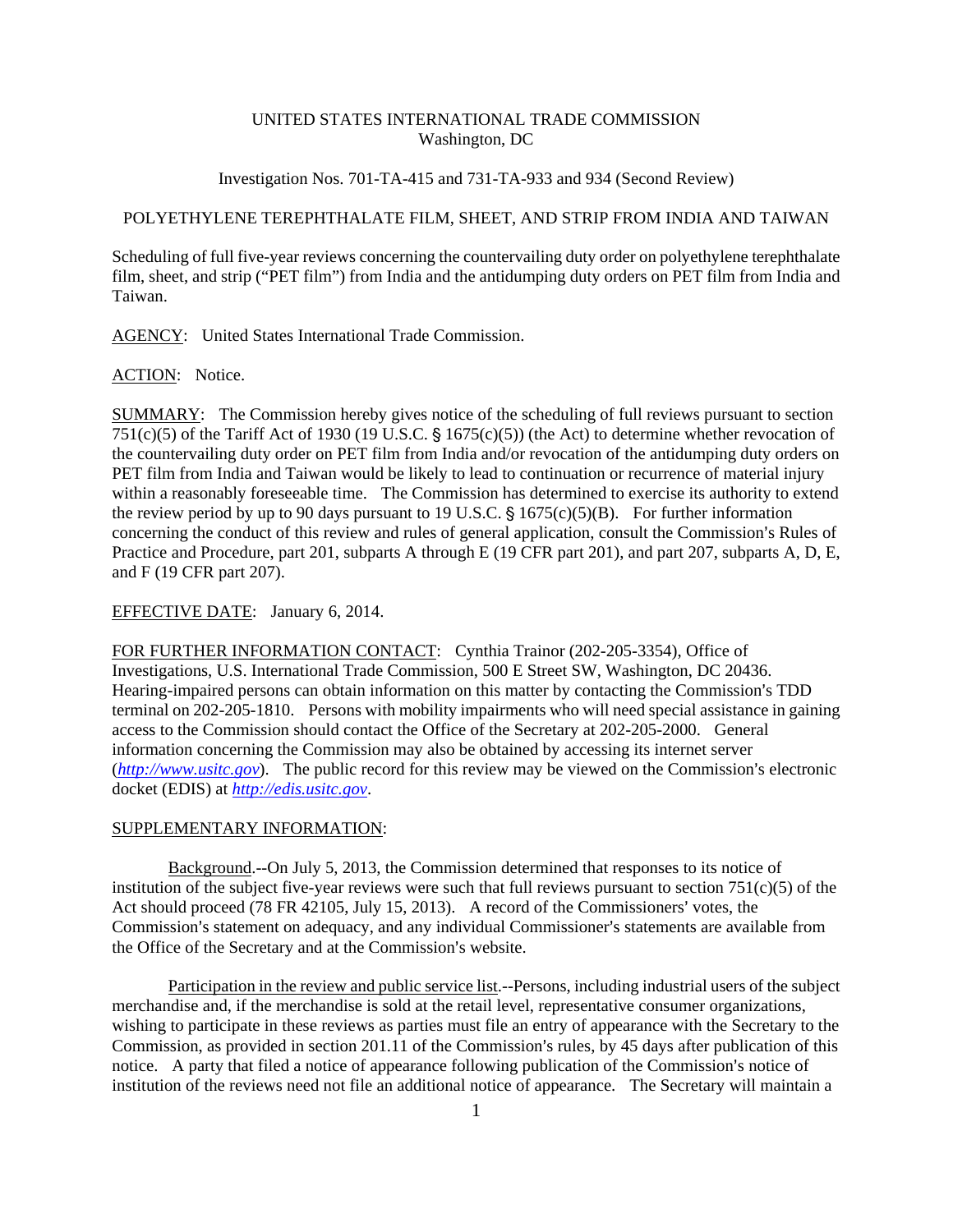public service list containing the names and addresses of all persons, or their representatives, who are parties to the reviews.

Limited disclosure of business proprietary information (BPI) under an administrative protective order (APO) and BPI service list.--Pursuant to section  $207.7(a)$  of the Commission's rules, the Secretary will make BPI gathered in these reviews available to authorized applicants under the APO issued in the reviews, provided that the application is made by 45 days after publication of this notice. Authorized applicants must represent interested parties, as defined by 19 U.S.C.  $\S$  1677(9), who are parties to the reviews. A party granted access to BPI following publication of the Commission's notice of institution of the review need not reapply for such access. A separate service list will be maintained by the Secretary for those parties authorized to receive BPI under the APO.

Staff report.--The prehearing staff report in the reviews will be placed in the nonpublic record on May 2, 2014, and a public version will be issued thereafter, pursuant to section 207.64 of the Commission's rules.

Hearing.--The Commission will hold a hearing in connection with the reviews beginning at 9:30 a.m. on May 20, 2014, at the U.S. International Trade Commission Building. Requests to appear at the hearing should be filed in writing with the Secretary to the Commission on or before May 12, 2014. A nonparty who has testimony that may aid the Commission's deliberations may request permission to present a short statement at the hearing. All parties and nonparties desiring to appear at the hearing and make oral presentations should attend a prehearing conference to be held at 9:30 a.m. on May 14, 2014, at the U.S. International Trade Commission Building. Oral testimony and written materials to be submitted at the public hearing are governed by sections  $201.6(b)(2)$ ,  $201.13(f)$ ,  $207.24$ , and  $207.66$  of the Commission's rules. Parties must submit any request to present a portion of their hearing testimony in camera no later than 7 business days prior to the date of the hearing.

Written submissions.--Each party to the reviews may submit a prehearing brief to the Commission. Prehearing briefs must conform with the provisions of section 207.65 of the Commission's rules; the deadline for filing is May 12, 2014. Parties may also file written testimony in connection with their presentation at the hearing, as provided in section 207.24 of the Commission's rules, and posthearing briefs, which must conform with the provisions of section 207.67 of the Commission's rules. The deadline for filing posthearing briefs is May 29, 2014. In addition, any person who has not entered an appearance as a party to the reviews may submit a written statement of information pertinent to the subject of the reviews on or before May 29, 2014. On June 18, 2014, the Commission will make available to parties all information on which they have not had an opportunity to comment. Parties may submit final comments on this information on or before June 20, 2014, but such final comments must not contain new factual information and must otherwise comply with section 207.68 of the Commission's rules. All written submissions must conform with the provisions of section 201.8 of the Commission's rules; any submissions that contain BPI must also conform with the requirements of sections  $201.6$ ,  $207.3$ , and  $207.7$  of the Commission's rules. The Commission's *Handbook on E-Filing*, available on the Commission's web site at http://edis.usitc.gov, elaborates upon the Commission's rules with respect to electronic filing.

Additional written submissions to the Commission, including requests pursuant to section 201.12 of the Commission's rules, shall not be accepted unless good cause is shown for accepting such submissions, or unless the submission is pursuant to a specific request by a Commissioner or Commission staff.